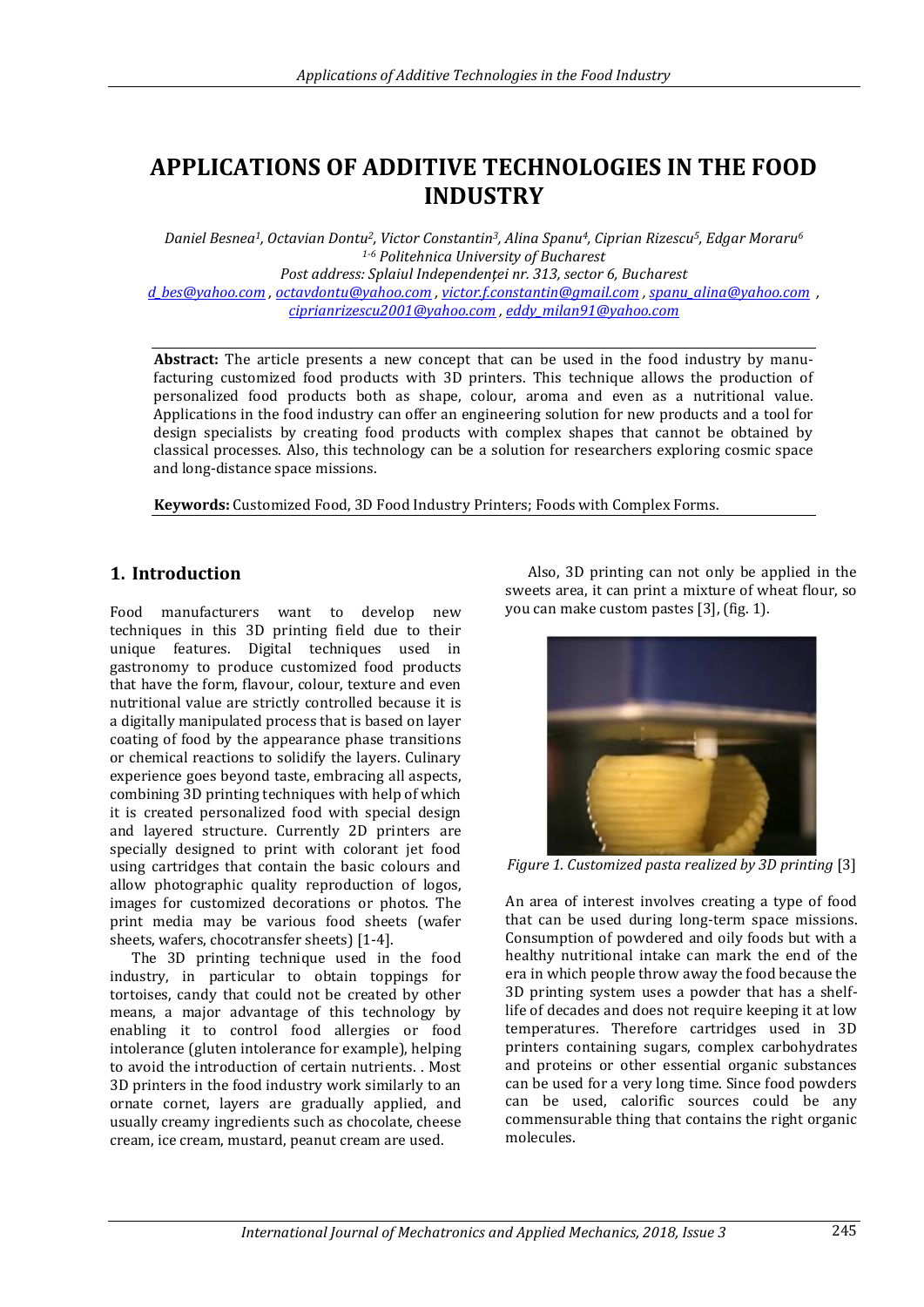In the current growth rate of the Earth's population, the current food system will not be able to support 12 billion people, and once population numbers grow, we may not have the same agricultural resources [3].

Another aspect in which new 3D technology can help older people who have a healthy eating problem, with food being made from fresh food, especially vegetables, the food consumed after it has been recompressed by a 3D printer decomposes more easily into the cavity mouth than one prepared by classical methods. For example, peas, potatoes, chicken can be the basis of recipes for food preparation made by 3D food printers [3].

#### **2. 3D Printing Technology for the Food Industry**

The platform on which the 3D printer is built in the article is based on the concept of 3D Hypercube printers, with a Cartesian XYZ axis system and a dosing system, all the process being controlled by a computer [2]. The composition of the food can be deposited / synthesized point by point or layer by layer according to the model created by the designer.

The printhead may have various forms of construction, some use thermal energy (heating element, hot air) to sinter or melt the food powder, and others use inkjet spray heads that pulverizing binder or solvents. In this technology each layer is uniformly distributed over the manufacturing platform and a liquid binder is deposited on the print head to bind two consecutive layers of powder. The deposition material is stabilized by a fog of water and sugars and starch mixtures may be used. In the case of the depositing technology with the heating element, the depositing material is heated and then extruded through a depositing head and deposited on a metallic and cooled substrate, being especially used to create personalized chocolate or chocolate products. In the paper is presented a demonstrative model of the 3D printer with possibility of use in the food industry, offering more options for the dosing material so that the print head was designed

especially from stainless steel provided with a system of resistors that can heat the chocolate raw material and a temperature transducer that allows rigorous control of the deposition material with the possibility of optimizing the computer-controlled manufacturing process, with the advantage of being compact and low maintenance costs. The disadvantage of this 3D printing method is long manufacturing time, visible deposition areas, delamination of layers due to temperature fluctuations.



*Figure 2. Stainless steel head : 1 - deposition head with transducer; 2 – cooler*

An important component of 3D printing technology using different printable materials is the deposition table that ensures the stability of the first layers and the basis of the future 3D food construction. In order to ensure an optimal adhesion temperature for various materials such as chocolate, sugar blends, potato puree (which can be classified as powdered food + binder), the deposition table was adapted by placing under the stainless steel plate of two PELTIER resistors which provide adequate cooling and ventilation capacity, fig. 3.



*Figure 3. Deposition table 1- stainless steel support plate; 2 Peltier resistors; 3 – thermal insulator; 4 – support; 5- aluminium radiator; 6- ventilator*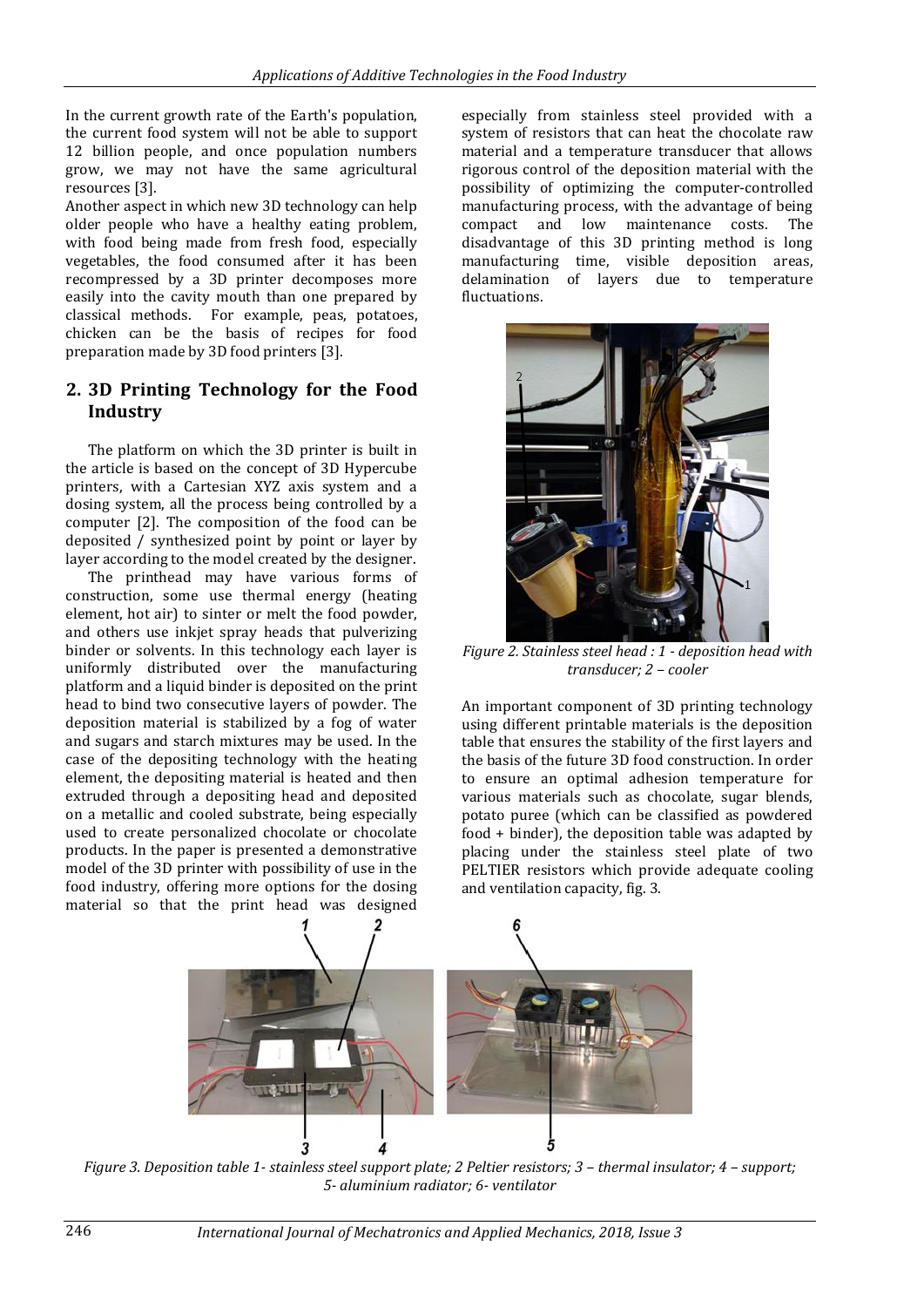Some of the printable materials are stable enough to retain their shape after deposition, do not require further processing, and can be used in space applications. Other materials such as protein-based foods may require a post-deposition cooking process, this making it more difficult to keep the form. These materials used in traditional food recipes, additives and others are non-traditional edible materials (such as extracted from algae, sugar beet or even insects). The diversity of printing materials offers consumers the possibility of designing multi-material foods with complex geometries and structures [5,6].



*Figure 4. 3D printer prototype used in the food industry: a-general view; b – electronic control panels* 

### **3. Impact of 3D Printing in the Food Industry**

In addition to artistic appearance and custom food personalization for the food industry, the 3D manufacturing process provides research tools to develop new food materials. Also, this technology, which is in the beginning, must investigate the satisfaction of customers' requirements and the potential for people to change their lives. Foods made on 3D printers are realized in experimental forms with personalized flavors involving high costs. In the future, these technologies can offer more freedom in design, shapes, colors and flavors for home users. Foods obtained through this technology allow accurate date control, providing fresh and healthy preparations, well-known food ingredients

and dosages, adapted to formulations specific to each manufacturing process. Also, 3D technologies allow us to reconsider our personalized food supply chain by bringing food to a shorter time for consumers. A barrier in the development of 3D food technologies is the composition of materials (ingredients and their structure, texture and taste) due to various combinations, handling under nonsterile conditions can damage the final product. Also an important condition is the feature of the printing materials that have to be rigid and strong enough to support the weight of the deposited layer. Key process parameters such as temperature, humidity, density, viscosity, thermal conductivity of foods should be taken into account in 3D printing of different types of food materials[1, 7].



*Figure 5. Chocolate printing example*